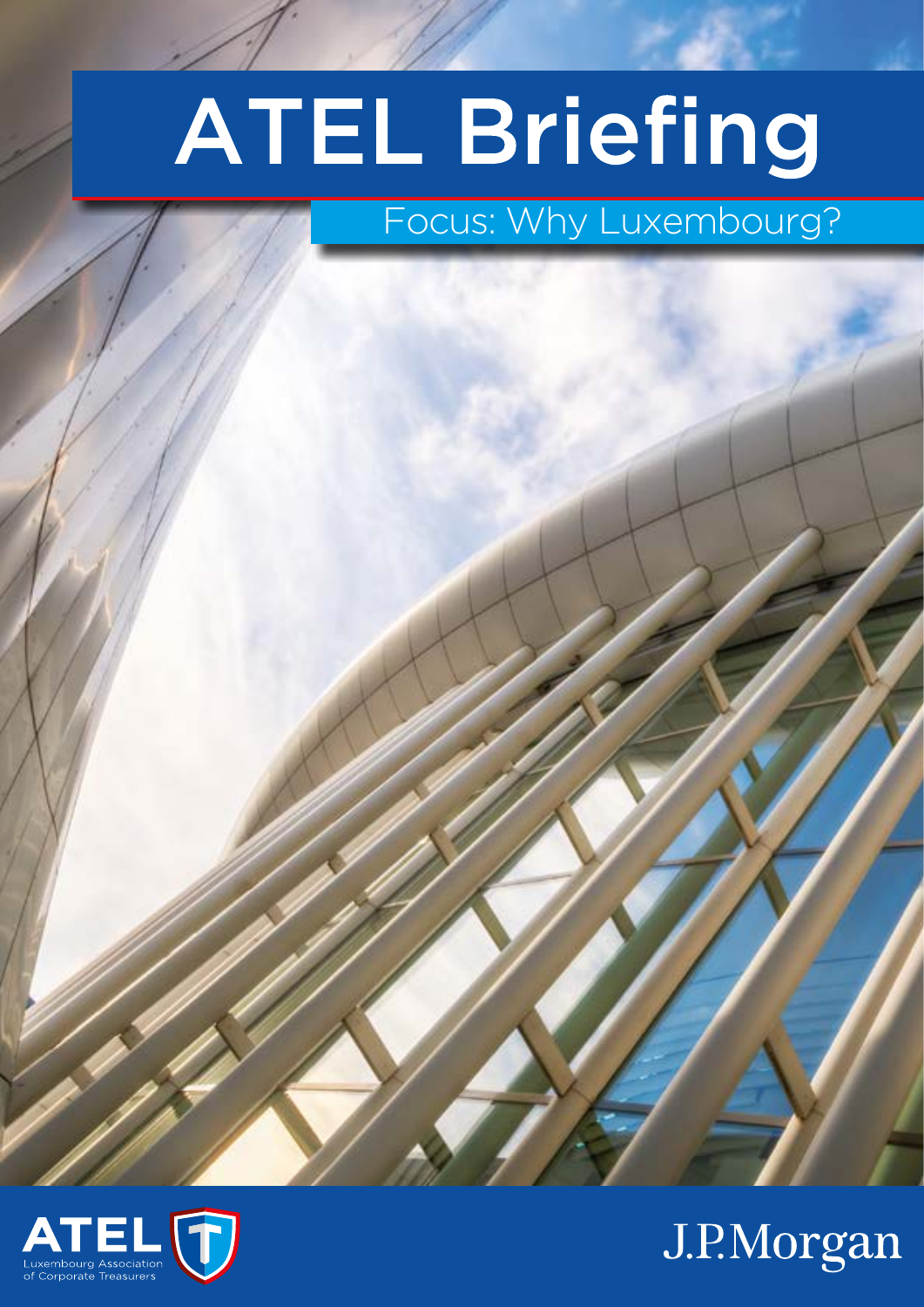# INTRO

The Luxembourg Association of Corporate Treasurers ATEL is one of the oldest treasurers' associations in Europe. Founded in 1994, it has grown steadily since then both in member numbers and in terms of the events and training courses organised. It is also a founder member of the European Association of Corporate Treasurers (EACT) as well as the International Group of Treasury Associations (IGTA). This brochure aims to promote Luxembourg as a dynamic hub for business and provide an overview of the diversity of industry present in the country, as well as insights on how to set up a treasury centre in the Grand Duchy.

> François Masquelier, ATEL Chairman

## LUXEMBOURG KEY FIGURES



#### $\overline{\phantom{0}}$  $\overline{\mathsf{D}}$  $\overline{\mathbf{c}}$ din<br>Di  $\overline{O}$  $\overline{\phantom{0}}$  $\overline{\phantom{0}}$  $\bm{\times}$  $\overline{\mathsf{D}}$  $\overline{\mathsf{B}}$  $\overline{\mathbf{C}}$ o  $\overline{\phantom{0}}$  $\overline{\phantom{0}}$

LOGISTICS

RANKS NO. 2 IN THE WORLD BANK'S LOGISTICS PERFORMANCE INDEX (OUT OF 160 COUNTRIES)

 $\overline{\mathsf{C}}$ 

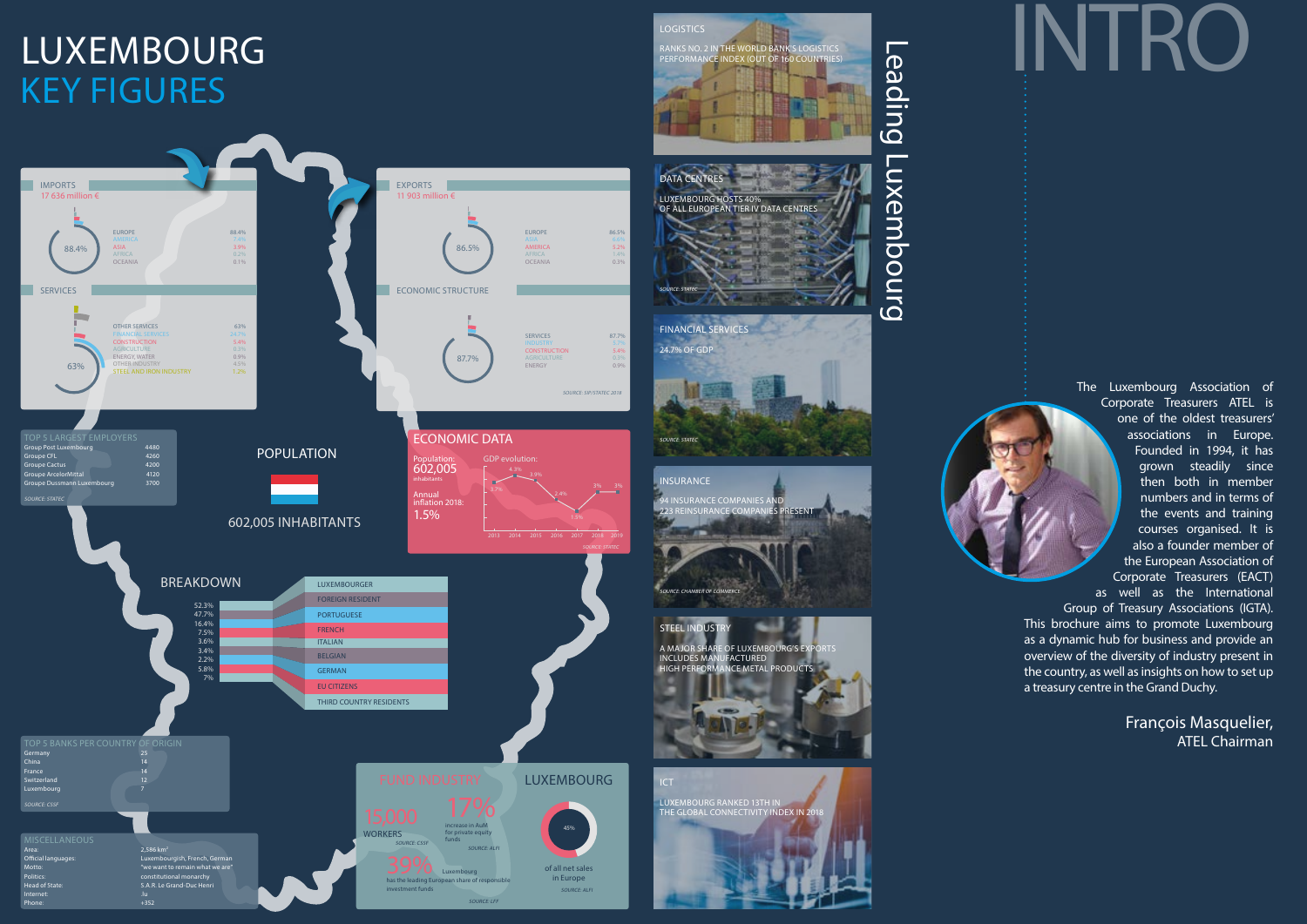### Fernando Pacheco (J.P. Morgan):

INTER

« Luxembourg is one of five headquarters VIEW in Western Europe from which we service corporate and institutional clients with their cash

- Global company, specialising in logistics infrastructure
- Over 30 years in the industry, operating in 19 countries
- across the US, EMEA and APAC
- A S&P 500 company

#### Accounts and entities setup

- 
- Each intermediary company holds a bank account to facilitate cash concentration movements • Fund transfers are initiated through daily
- intercompany payment runs • BACA accounts linked to multiple parties
- were a crucial aspect of the solution • Efficient intercompany channels and flows were of fundamental importance

#### Banking products to match client needs

- In-country DDA accounts for legal entities across all organisational levels • Host-to-host connection to ERP
- (Peoplesoft) with processing capability of the latest ISO XML v3 files • SEPA, Bacs, and other transaction
- instruments, including direct debits • J.P. Morgan Access® online banking setup for contingency purposes

#### Implementation success

- Notwithstanding the size of the deal and the large implementation and KYC effort required, the client was able to go live with J.P. Morgan within eight months of awarding the deal due to benefits, such as:
- Shortened KYC
- Consolidated account opening package per country
- Dedicated implementation support



J.P. Morgan was awarded the deal due to the tailored focus on the client in providing a solution which leveraged the bank's experience and provided an optimal mix of localised and centralised Treasury

#### Client's objectives

- Client wanted to replace existing bank partner with a two-bank solution in EMEA
- Improve cost efficiencies
- Create a robust banking contingency system

#### J.P. Morgan

#### Client profile Client's objectives

• Large insurance broker, newly integrated with two other companies

consolidated to a single system

• Low level of centralisation, with cash balances and FX hedging managed at

#### Maximising value of excess balances

- Automated end-of-day sweeps consolidating balances into Europe, Middle East and Africa (EMEA) header account
- Innovative liquidity options unlocking value of cash through Global Earnings Credit Rate (GECR) relationship and reward client for the global nature of the J.P. Morgan relationship

#### Building a long term strategic vision

• Expanding use of Pay-on-behalf-of (POBO) to additional entities across the geographical scope

• Account rationalisation

- Each company brought separate TMS and ERP systems which needed to be • Streamline bank account structure
	- Leverage existing connectivity to automate processes • Reduce banking fees as well as internal administrative costs

• For its entities globally, the client's objectives were to:

- Reduced bank relationships across the scope from 10+ major banks down to two
- Streamlined account structure through expansion of POBO
- Maximised usage of existing connectivity to expand transactional banking relationship
- Gained aligned and competitive pricing across all North American, Asian and EMEA entities
- Improved working capital through a reduction in idle cash in local accounts
- Leveraged innovative banking solutions to support the paper to electronic conversion effort

• Enhance cash management execution through adoption of innovative

#### J.P. Morgan

"The continuing trend to centralise cash and liquidity management activities, together with operating from an open, dynamic, and stable business environment are the key factors behind more companies selecting Luxembourg as one of their key corporate treasury locations in Europe", states Fernando Pacheco, Head of Wholesale Payments and Commercial Banking, J.P. Morgan Bank Luxembourg S.A.

#### How are the market and client needs evolving?

How is J.P. Morgan leveraging Luxembourg in its network? Luxembourg is one of five headquarters in Western Europe from which we service corporate and institutional clients with their cash management needs, supported by a full set of product, client service, implementation and coverage resources in 15 EMEA markets. Through this local European presence, and globally consistent products and platforms, clients obtain seamless connectivity between their payments and liquidity management activities not only across Europe, but into Asia Pacific, the Americas, Middle East, and Africa. J.P. Morgan Bank Luxembourg S.A. has a long history in Luxembourg, having established its presence in 1973. As a significant supervised entity, the bank is under the joint supervision of the local regulator CSSF and the European Central Bank, and is a credit rated and well capitalised legal entity. The bank operates five businesses in the country, Securities Services, Wealth Management, Asset Management, Wholesale Payments, and Commercial Banking. Strong connections to industry and the wider financial community in Luxembourg, together with our commitment and leadership in payments industry initiatives both at a European and Luxembourg level, allows us to deliver valuables insights to our clients. In the Grand-Duchy, the ecosystem is small enough for companies to have easy access to various support channels, whether through the Corporate Treasury Association ATEL, government and industry bodies, or other corporate treasury peers. It's highly recommended that companies take full advantage of this local network. For those seeking to operate a regional treasury hub from Luxembourg, the location offers a number of advantages including: a stable political, legal, and regulatory environment; AAA country rating; access to a highly-skilled and multi-lingual workforce; sophisticated ICT infrastructure; a central location in Europe which is a major logistics hub; a competitive tax regime; and one of the important financial centres in Europe.

The economy continues to diversify in Luxembourg, with 11 industry clusters created since 2002, and a number of multinational companies establishing Research and Development centres in the country. Alongside a growing startup ecosystem, and government programmes to support the growth of the economy, more companies are choosing to expand their business and treasury operations in the country. Even as the business and economic environment becomes more complex, simplifying and automating operations still remain key priorities for companies. This is where partnering with a bank like J.P. Morgan, which invests USD\$11 billion on technology each year, and globally has over 250,000 employees dedicated to delivering advisory and solutions to clients each and every day, can help. Visibility of cash balances and real time reporting through the use of API's is increasing, as is rationalising the number of bank accounts and improving transaction reconciliation through virtual account solutions. Real time payments schemes such as SEPA Instant are increasing the speed of transactions, and the sharing of richer transaction data between payer and payee is now possible through standards developments such as ISO 20022. Finally, Open Banking under PSD2 is expanding the range of services available through partnerships between service providers, and the ability to optimise cash balances across a client's global business is made possible through automated cash pooling solutions. Our Wholesale Payments organisation brings together Treasury



Services, Merchant Services and Trade Finance to deliver a complete suite of cutting-edge treasury solutions across the region to help our clients succeed in an era of service and technology transformation.

What advice would you give to companies considering a move to Luxembourg?



Fernando Pacheco

Head of Wholesale Payments and Commercial Banking, J.P. Morgan Bank Luxembourg S.A.





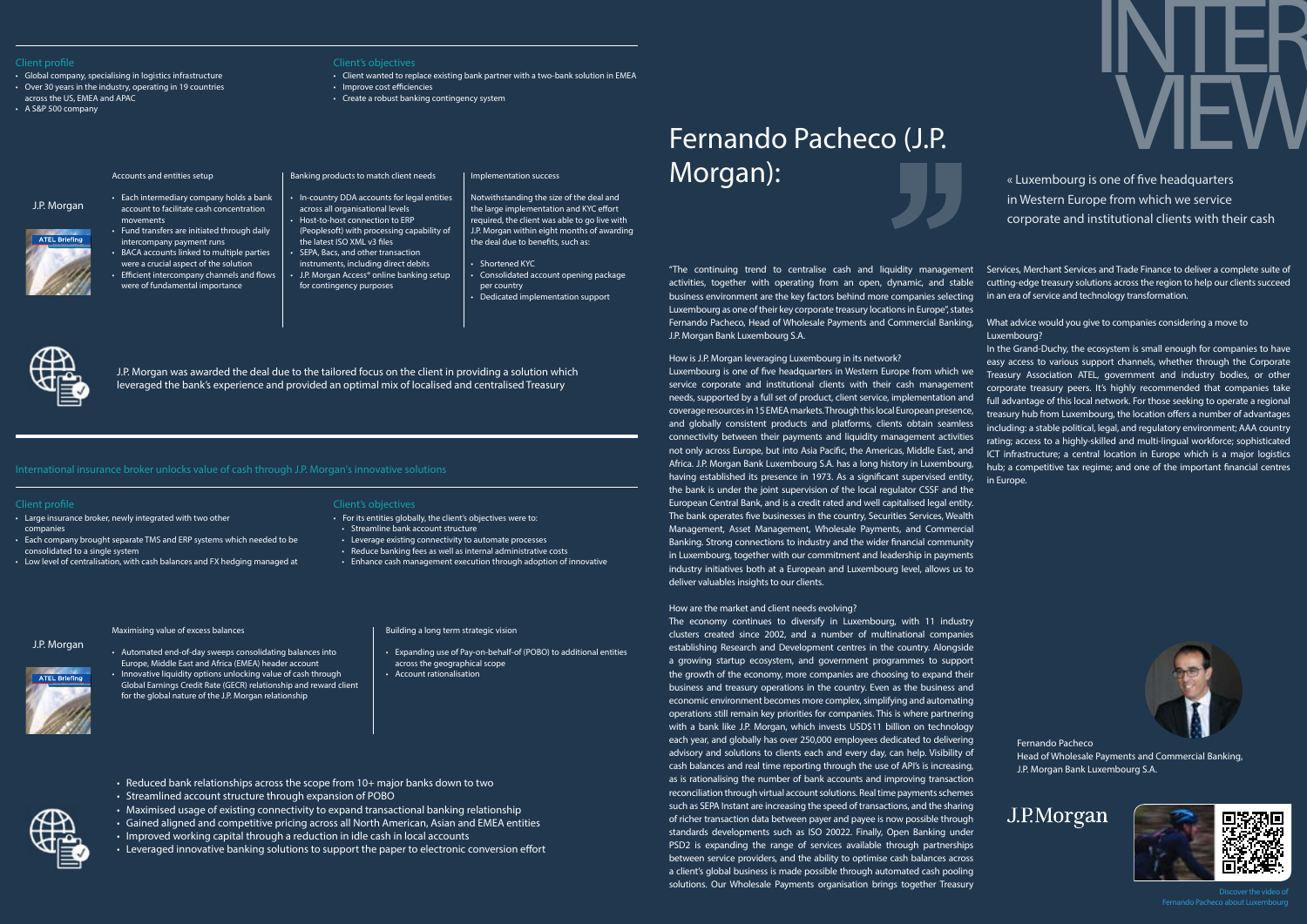"Selection of the best location for your group treasury centre remains a complex process. It is not a simple tax optimisation issue. The challenge consists of balancing adequately all the non-tax factors with the tax ones to find the most appropriate place. I am convinced Luxembourg offers numerous advantages that weigh in the final decision."

## QUOTES FROM **TREASURERS**

Benjamin DEFAYS, KOCH CHEMICAL

"Proximity of public institutions is a unique asset all multinational companies highly appreciate, together with a stable tax, regulatory and legal framework." Didier LANG, MOOG

"Many MNC's and family offices have decided to set up their treasury hubs in Luxembourg because they were convinced of all the advantages it offers. However, what is less known is a key factor: the presence of international banks with the whole range of financing structures, cash management and trade finance services." Benoît HAMAR, EUROFOIL

"The talented and multicultural workforce combined with the advanced banking infrastructure, a unique ecosystem, make Luxembourg the perfect location for a group treasury function."

François MASQUELIER, RTL GROUP

"Luxembourg is an open country, multilingual and friendly at the heart of Europe and in the Eurozone, with a highly developed financial sector, good connections, easy access to the authorities and supervisors, a wide set of international tax treaties and very high living standard and social benefits. There are many good reasons to install a treasury centre in Luxembourg. Nevertheless, none of them is crucial if taken per se, but the country's high score in all of them clearly makes the difference." Marco PESCAROLO, FERRERO

- Easy access to banks, financial players (Luxembourg Stock Exchange, Clearstream, Regis-TR, Cetrel, Custodian and securities services institutions, ...)
- and related consulting services
- Dynamic Treasury Association (i.e. ATEL) also active member of the European Association of Corporate Treasurers (EACT)
- ATEL fosters the sharing of best practices between professionals and promotes treasury towards government

#### ACTIVE TREASURERS' COMMUNITY STRONG SERVICE OFFERING

- Absence of withholding tax on interest
- In general, no interest limitation rules
- No stamp duty/similar indirect tax on (transfer of) loans
- Wide investment protection and double tax treaty network
- Flexible administrative practice on Transfer Pricing (e.g. transposition of ATAD)
- Frequent and constructive dialogue with tax authorities
- Competitive tax and social security costs
- Tax relief mitigating expenses related to relocation for expatriates
- The full set of standard and tailored financing solutions are provided
- International banks with local cash management experts providing necessary services for corporate treasury centres
- A prime location for cash pooling (to establish the pool leader of an international cash pool from operational, tax and regulatory perspectives)
- A location of choice for a payment factory (200+ banking and business partners, technological framework in place to operate it: SWIFTNet, SEPA, ISO 20022 XML...)
- Strong ICT infrastructure
- Large number of FinTech companies specialised in payment solutions

#### TAX ENVIRONMENT LUXEMBOURG AS A COUNTRY

- Central location at the centre of Europe (and EU)
- Rating "AAA" and world-class financial centre
- Unique financial eco-system
- Highly qualified and multilingual workforce
- High quality of life (talent retention)
- Multicultural and cosmopolitan place (population consists of +/- 50% foreigners)
- No exchange controls
- Flexible civil and commercial law, together with specific regimes on family offices, Luxembourg maritime flag, Private Equity funds, etc…
- Active start-ups in finance and regulation (hosted and supported by the "House of FinTech" / LhofT)
- Easy access to government, senior civil servants, state institutions and financial supervisor

## KEY BENEFITS OF YOUR TREA- SURY CENTRE OR IN-HOUSE BANK IN LUXEM-BOURG

LUXEMBOURG THE LOCATION OF CHOICE FOR YOUR TREASURY CENTRE

## WHERE TO GO



• LFF www.luxembourgforfinance.com